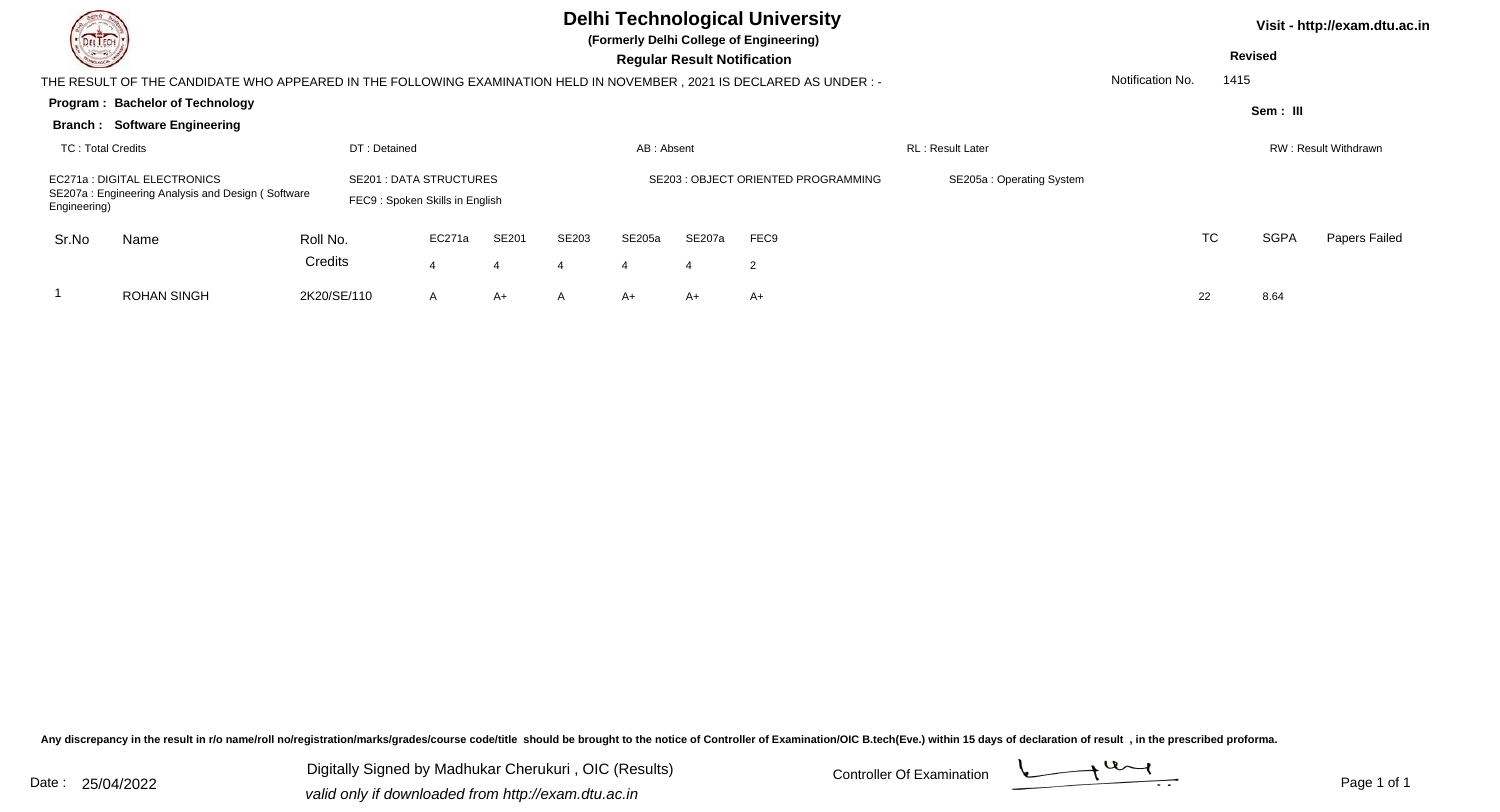| DEL TECH<br>THE RESULT OF THE CANDIDATE WHO APPEARED IN THE FOLLOWING EXAMINATION HELD IN NOVEMBER, 2021 IS DECLARED AS UNDER:- |                                            |                                   |                                 | <b>Delhi Technological University</b><br>(Formerly Delhi College of Engineering)<br><b>Re-Appear Result Notification</b> | Visit - http://exam.dtu.ac.in<br><b>Revised</b><br>Notification No.<br>1415 |                |                      |
|---------------------------------------------------------------------------------------------------------------------------------|--------------------------------------------|-----------------------------------|---------------------------------|--------------------------------------------------------------------------------------------------------------------------|-----------------------------------------------------------------------------|----------------|----------------------|
|                                                                                                                                 | Program: Bachelor of Technology            |                                   |                                 |                                                                                                                          |                                                                             |                |                      |
| <b>Branch: Civil Engineering</b><br><b>TC: Total Credits</b><br>DT: Detained                                                    |                                            |                                   |                                 | AB: Absent                                                                                                               | RL: Result Later                                                            |                | RW: Result Withdrawn |
|                                                                                                                                 | CE301 : ANALYSIS OF DETERMINATE STRUCTURES |                                   |                                 | <b>EN305 : SOIL POLLUTION AND REMEDIATION</b>                                                                            |                                                                             |                |                      |
| Sr.No                                                                                                                           | Name<br>RAJA BABU                          | Roll No.<br>Credits<br>2K17/CE/80 | CE301<br>$\overline{4}$<br>$B+$ | EN305<br>$\overline{4}$<br>B                                                                                             |                                                                             | <b>TC</b><br>8 | Papers Failed        |
|                                                                                                                                 |                                            |                                   |                                 |                                                                                                                          |                                                                             |                |                      |
| MOOC403: MOOC403                                                                                                                |                                            |                                   |                                 |                                                                                                                          |                                                                             |                |                      |
| Sr.No                                                                                                                           | Name                                       | Roll No.                          | MOOC403                         |                                                                                                                          |                                                                             | <b>TC</b>      | Papers Failed        |
|                                                                                                                                 |                                            | Credits                           | $\overline{2}$                  |                                                                                                                          |                                                                             |                |                      |
| $\overline{2}$                                                                                                                  | RAJA BABU                                  | 2K17/CE/80                        | A+                              |                                                                                                                          |                                                                             | $\overline{2}$ |                      |

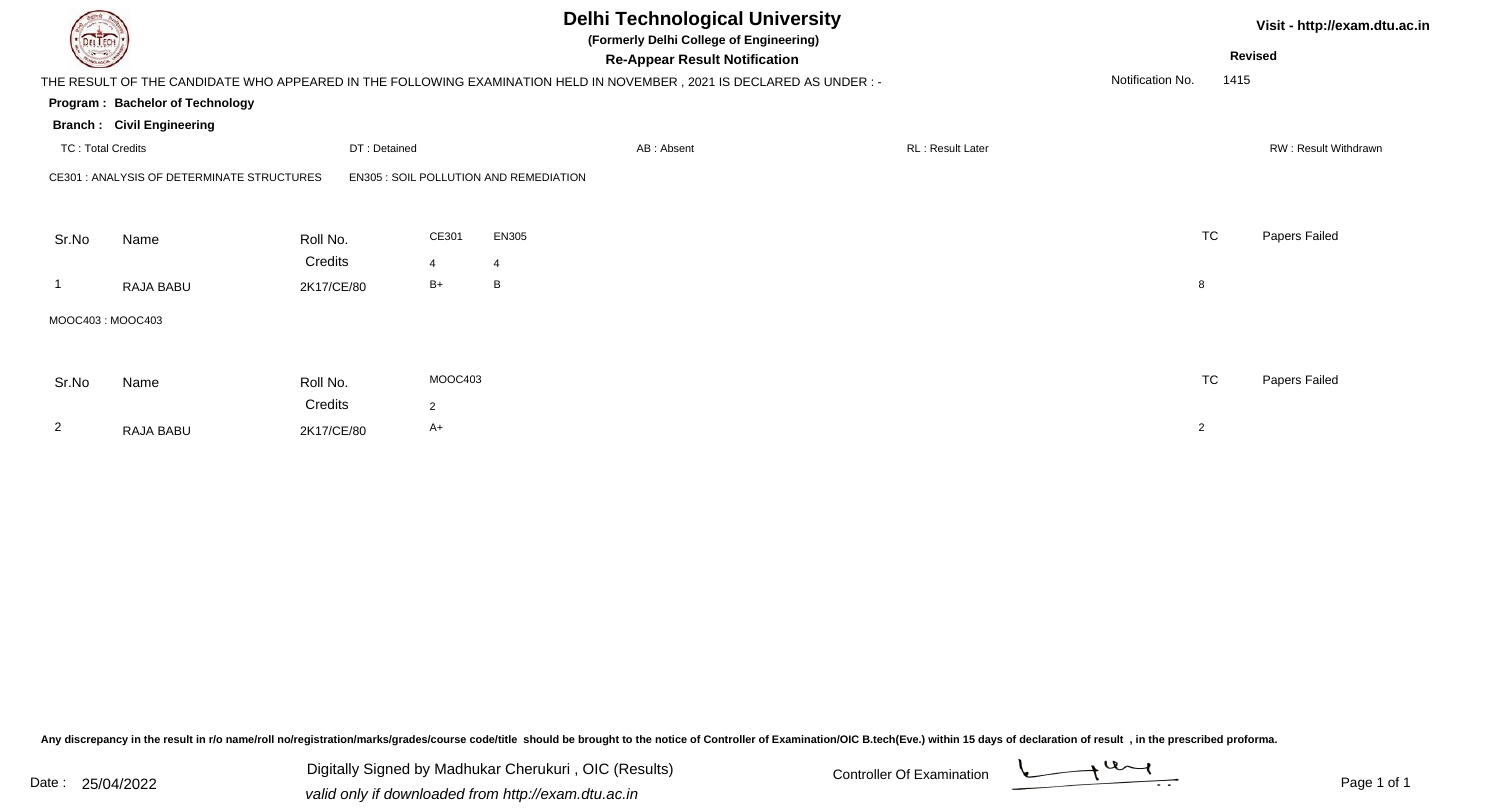| DEL TECH<br><b>Corners</b> | <b>Delhi Technological University</b><br>(Formerly Delhi College of Engineering)<br><b>Regular Result Notification</b> |            |                                                                             |              |       |       |            |       |                            |                                            |                  | <b>Revised</b> | Visit - http://exam.dtu.ac.in |                      |
|----------------------------|------------------------------------------------------------------------------------------------------------------------|------------|-----------------------------------------------------------------------------|--------------|-------|-------|------------|-------|----------------------------|--------------------------------------------|------------------|----------------|-------------------------------|----------------------|
|                            | THE RESULT OF THE CANDIDATE WHO APPEARED IN THE FOLLOWING EXAMINATION HELD IN NOVEMBER, 2021 IS DECLARED AS UNDER :-   |            |                                                                             |              |       |       |            |       |                            |                                            | Notification No. | 1415           |                               |                      |
|                            | Program: Bachelor of Technology                                                                                        |            |                                                                             |              |       |       |            |       |                            |                                            |                  |                | Sem : III                     |                      |
|                            | <b>Branch: Chemical Engineering</b>                                                                                    |            |                                                                             |              |       |       |            |       |                            |                                            |                  |                |                               |                      |
| <b>TC: Total Credits</b>   |                                                                                                                        |            | DT: Detained                                                                |              |       |       | AB: Absent |       |                            | <b>RL: Result Later</b>                    |                  |                |                               | RW: Result Withdrawn |
| EquipmentDesign)           | PE251 : ENGINEERING MATERIALS & METALLURGY<br>CH207: Engineering Design and Analysis (Process                          |            | <b>CH201: Chemical Engineering Process Calculations</b><br>FEC1: SPORTS - I |              |       |       |            |       | CH203: Transport Phenomena | CH205: Chemical Engineering Thermodynamics |                  |                |                               |                      |
| Sr.No                      | Name                                                                                                                   | Roll No.   |                                                                             | PE251        | CH201 | CH203 | CH205      | CH207 | FEC1                       |                                            |                  | <b>TC</b>      | <b>SGPA</b>                   | Papers Failed        |
|                            |                                                                                                                        | Credits    |                                                                             |              |       |       |            |       | $\overline{2}$             |                                            |                  |                |                               |                      |
|                            | <b>SANJAY KIRTI</b>                                                                                                    | 2K20/CH/59 |                                                                             | $\mathsf{A}$ | O     | A     | $B+$       | A+    | A                          |                                            |                  | 22             | 8.36                          |                      |

Digitally Signed by Madhukar Cherukuri, OIC (Results) Controller Of Examination Controller Of Examination Digitally Signed by Madhukar Cherukuri , OIC (Results)valid only if downloaded from http://exam.dtu.ac.in